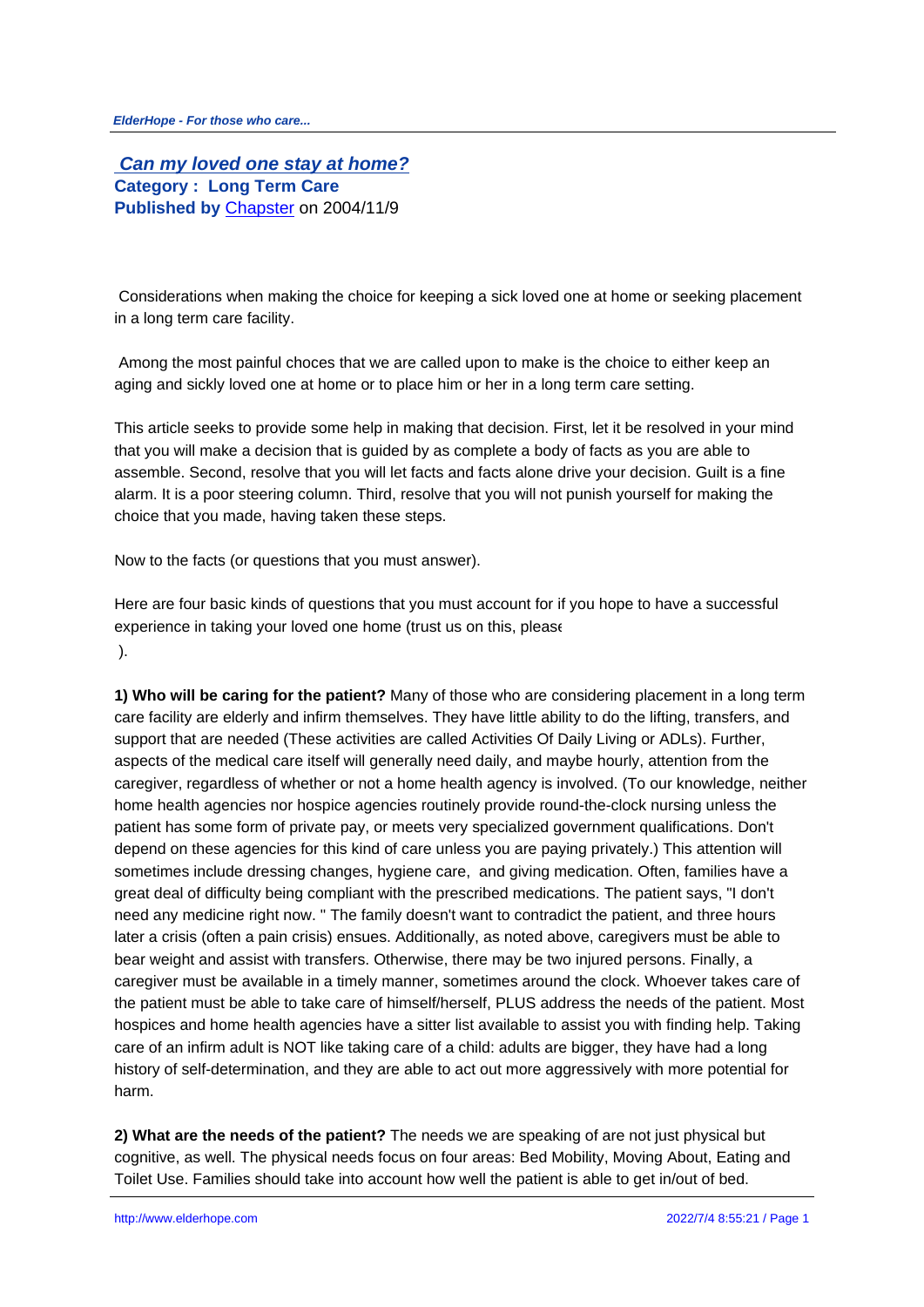Remembering that they may be taking medications, will they be able to move about safely? Are they able to feed themselves, or do they require assistance? Are they able to do toileting and hygiene care on their own or do they require assistance? In order to assess how you will be able to care for a loved one, their need for support in accomplishing these tasks MUST be taken into account.

If the patient is limited in his/her ability to do these tasks, adequate provision must be made to assist them as they have need. Twice daily "check up" visits ARE NOT ADEQUATE NOR ETHICAL for a person who is incontinent, for instance. Realistically gauge what you are able to do. In our experiences, there have been many times when a family idealistically (and, we would add, admirably) attempted to keep the patient at home, thinking that the care would be adequate. One such patient that we know of ended up with urinary tract infections on a regular basis and had frequent seizures because the family had trouble managing the medications. The patient ended up being MUCH WORSE OFF than if he had stayed in a nursing home. The patient must be able to have their needs managed and managed on a timely basis.

Additionally, as mentioned above, cognitive issues must also be taken into account. Is the caregiver able to handle the agitation that sometimes attends Sundowners in Alzheimer's Disease? Many illnesses have emotional components that can be very stressful for caregivers.

**3) What are the implications of the illness?** One of the most difficult scenarios for families is that of the Alzheimer's patient. While the patient may be able to manage some of their ADLs (Activities of Daily Living), the disease itself leaves them occasionally unmanageable. Because of the wandering, occasional aggressiveness, and occasionally inappropriate behavior, it may be unsafe to keep them at home, especially if children are present. If you have ever been in a locked Alzheimer's unit you know exactly what I mean. The demands of providing a safe environment, watching the patient and taking care of regular chores seems almost more than one can do. This is not to say that there are not some situations where, as in our example, the Alzheimer's patient cannot stay at home, at least early on in the disease process. We are saying, however, that when a person becomes a danger to himself / herself / others, it is time for placement in a long term care facility.

Additionally, there may be other concerns over the implications of the illness. If the illness is communicable, for instance, it is important to weigh the possible effects of the illness on others in the home, who, as an example may have compromised immune systems or be very young or very old. This, too, should be taken into account.

**4) Finally, what are the social implications of keeping a loved one at home?** Why are you considering this option? Is the patient flexible enough to allow the caregiver "away time"? We have spoken frequently with wives whose husbands have browbeaten them into keeping them at home rather than putting them into a long term care facility. The wives have significantly endangered their own health in order to make this work. It seems they can never do enough for the patient. Sometimes they themselves end up hospitalized after a fall while they were trying to help the patient. It sometimes ends up being an emotionally brutalizing experience. Illness taps into the deepest parts of the soul, both for the caregiver and the patient. The patient feels helpless; the caregiver feels helpless. This level of helplessness engenders poor decision making driven by that helplessness and by guilt. In our experience, it is far better to make the best decision up front and let the patient adapt to it (normally taking in the range of three weeks to a couple of months). To endanger your health is to dimish your role as caregiver. You cannot be a caregiver if you have no care to give, no strength to give it.